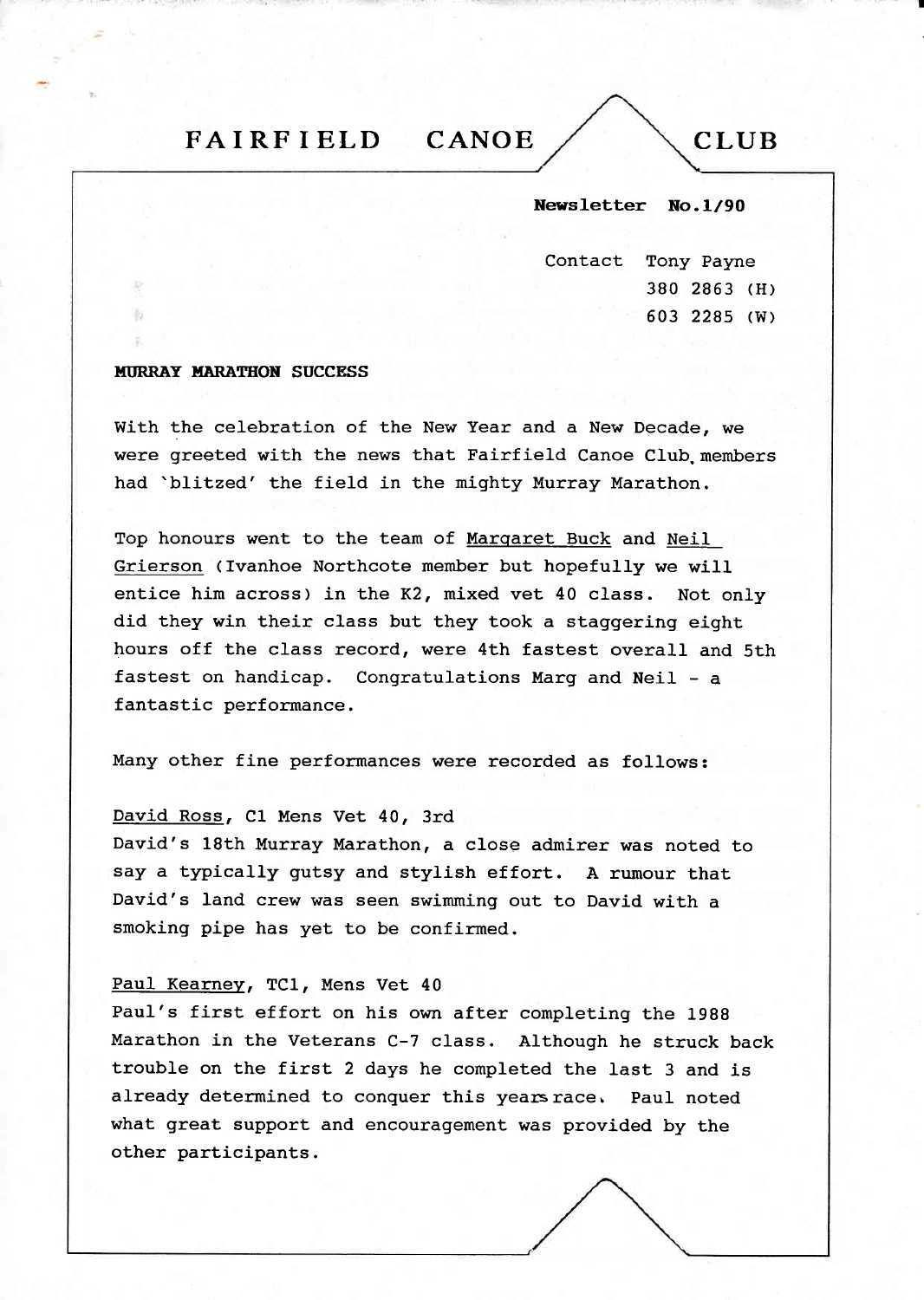Neville Bird, TCl, Mens Vet 40, 3rd, and the first time Birdie has broken the 40 hour barrier.

Liz Dawson, TCl Womens Open, lst, New Overall Record 49 hrs 8 min and two single day records. Liz found the first and second days sheer hell, being out on the water  $11<sup>1</sup>/<sub>2</sub>$ hours. However, she is already planning her assault on this years race, including a bit of mountainering in Scotland later in the year - just to 'warm' up.

Joan & Kelvin McMeeken, TK2 Mixed V-40, lst and half way down all mixed TK2. Both Joan and Kelvin achieved great satisfaction (not enjoyment) from completing their first Marathon and commented that one highlight was the friendship displayed by other club members. They also mentioned special thanks to Zolli for his efforts in turning them into a "lean, mean, paddling machine'. No truth in the rumour that their staple diet was chicken and champagne - strictly bananas and peanut butter.

# Anthony McMeeken, TKl, Mens OPen

In his first attempt at the Marathon Anthony completed <sup>a</sup> large portion of the course, a great performance for <sup>a</sup> paddler new to the sport. Congratulations to Anthony's land crew too; between them they managed to finish the rest of the course for Anthony.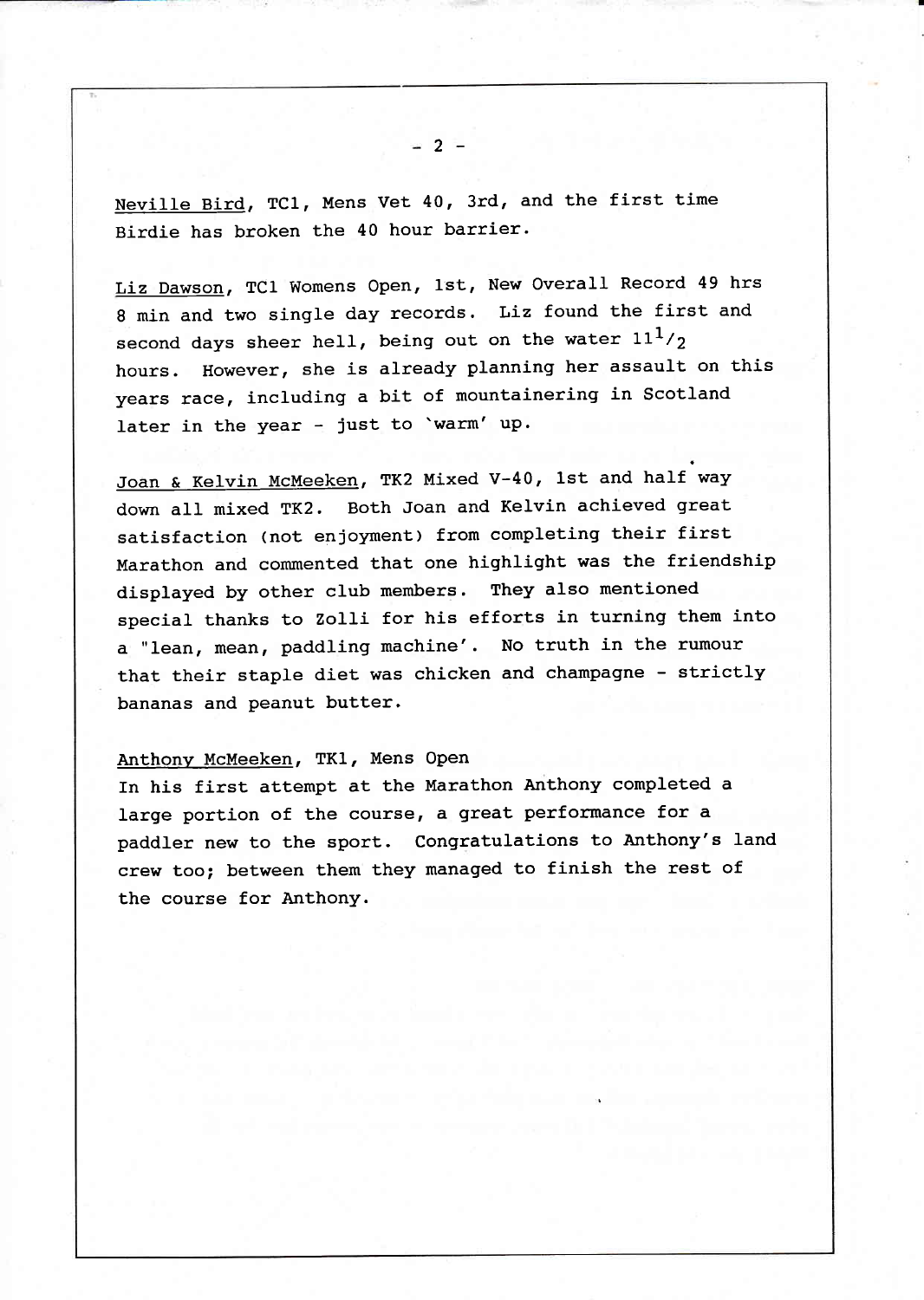News has yet to filter through on other performers, please let the editor know if you have any information on -

Steve & Graeme (father and son combo, TK2) Benjamin Lindner/Richard Revell TC2 JiIl & partner Mixed TK2 Ian & Graeme (TK2 Men) John Lans & Co C-7 Paul Moser TCl Men Others?

#### **MEMBERS NEWS**

Welcome to the following new members

Simon Kenyon-Smith Colin Carbis

Several others are in the process of joining so it looks like the club is again starting to grow. With everyone participating we should be able to build a very successful and enjoyable club, not only on the water but also socially.

# COACHING AND TRAINING

with Zolli Szigeti

Sundays - Beginners Class, t hr, 9.00 am Training squad 2 hrs, 10.00 am Wednesdays - Training squad  $1^1/\gamma$  hrs, 5.30 pm

Contact Zo1Ii, 874 L260 for further information.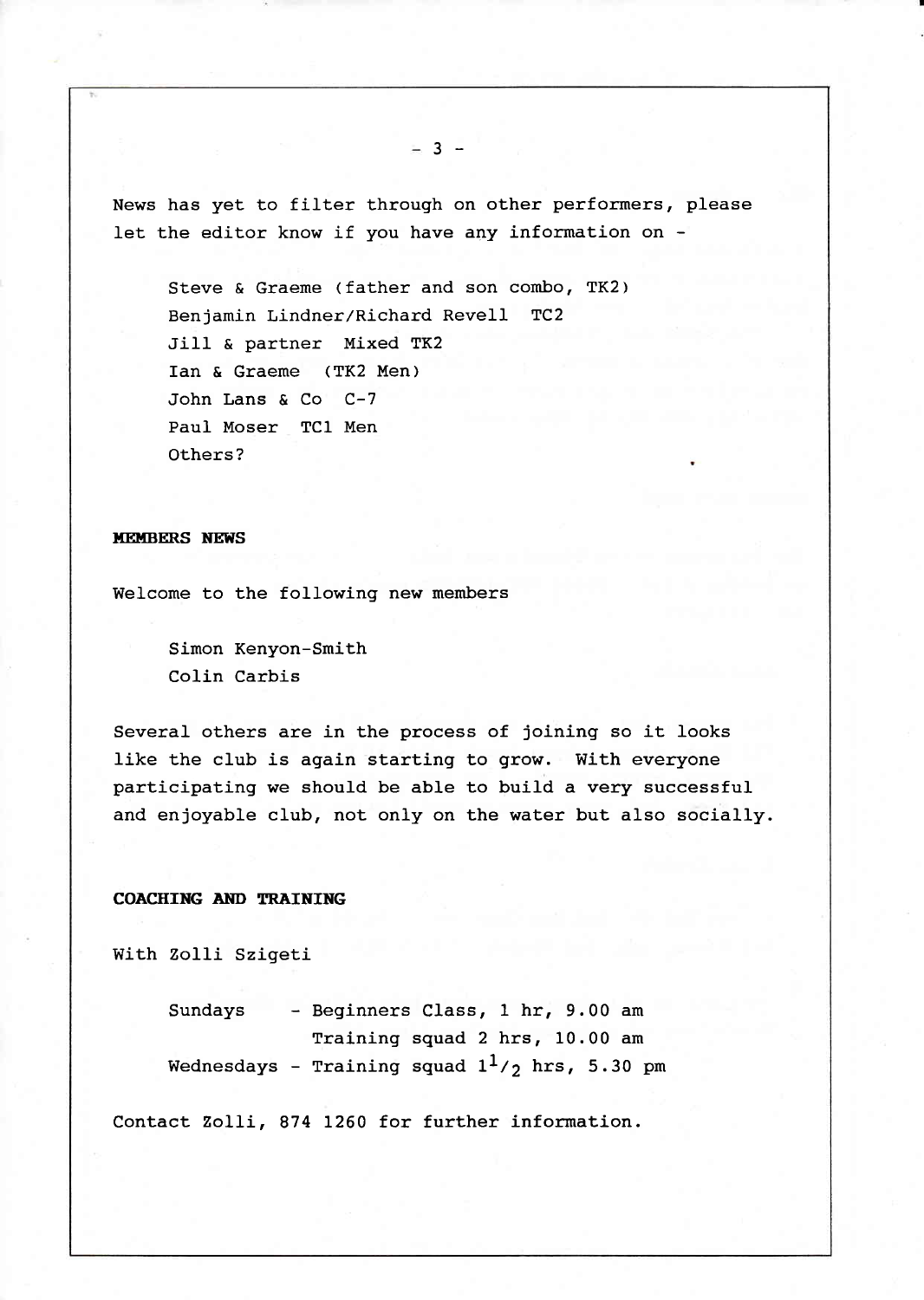# SOCIAL EVENT

A date has been set for the now-famous BBQ at the Club -March 17th about 6.30 pm. Details wiII follow shortly but we have booked our all time favourites

 $-4-$ 

'The Sweet Nut Crackers Jazz Band' for your entertainment - Don't Miss Them. Anybody who can help before or on the night contact Michael Loftus-Hills (059) 860 238 (W) or Tony Payne.

# **OTHER RACE NEWS**

The Saltwater River Classic was held on the Maribynong River on February 3rd. Again FCC members participated successfully: -

## Fu1I Course

TK2 Mixed, 3rd, Joan & Kel McMeeken, 2 hrs 19 mn 20 sec. TK1 Mens, Simon Kenyon-Smith 2 hrs 16 m 11 sec. TK1 Mens, Martin Barrie 2 hr 23m 46 'sec. TK2 Mens, 2nd, Tony Payne/Michael Loftus Hills 2 h 5 m 4 s

# Short Course

Kl Men Vet 45, 2nd Ken Chandler, 1 hr 42 m 18 s. TCl Women, 1st, Liz Dawson, 2 hr 9 min 11 sec.

Congrats to aII these paddlers, particularly Simon and Martin who were racing for the first time.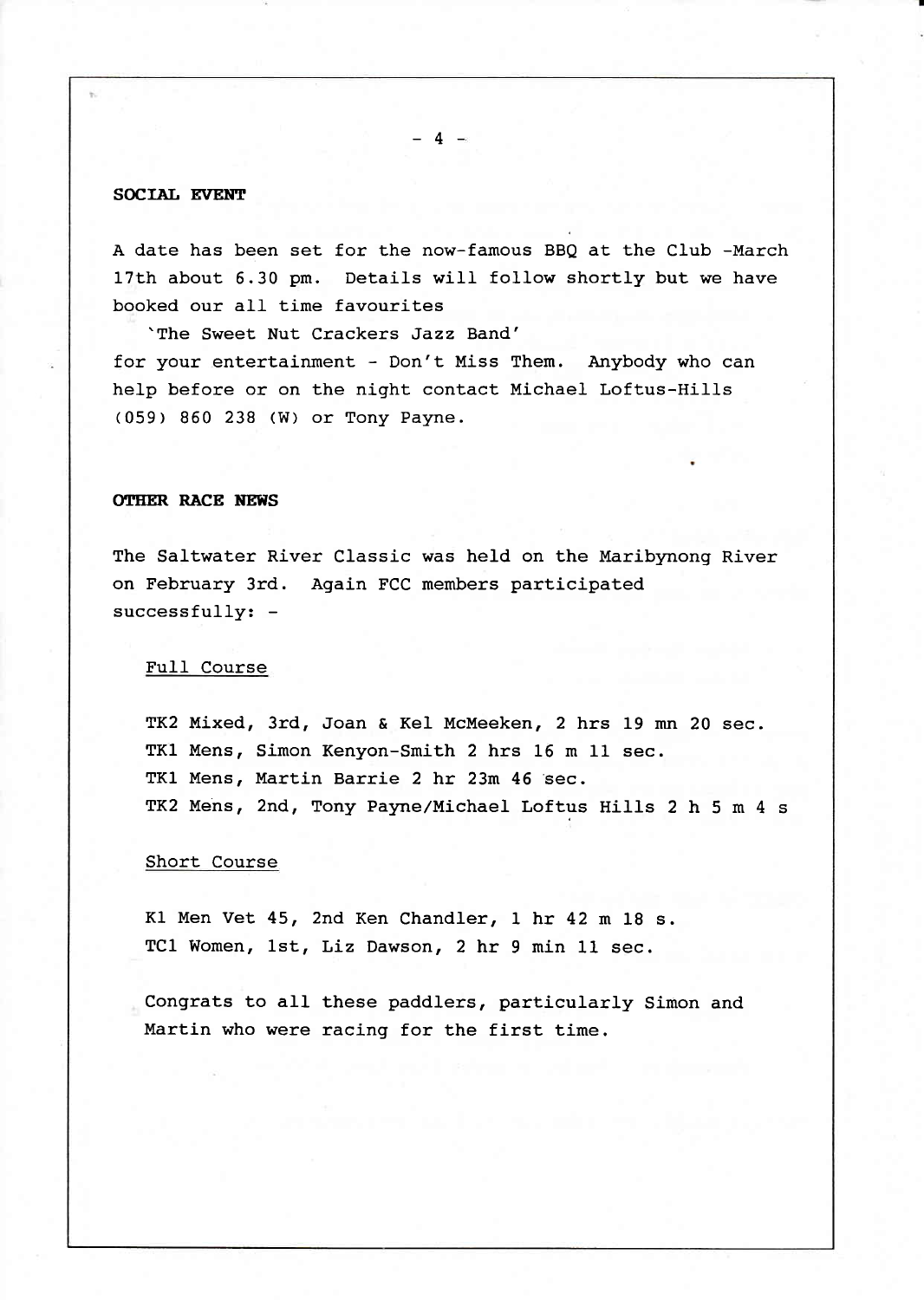# **OTHER NEWS**

A limited number of the Marathon Diary for 1990 is available from Tony Payne for 54.00.

Also available are entry forms for the Subaru Peregrine Classic, a two day event involving running, swimming, windsurfing, ocean paddling and cycling on 17, 18 March 1990.

# **ADVERTISING**

DELUXE DRAFTING

Mechanical Design and Drafting Services 8 GIen Road Mitcham Vic 3122 Ph. 874 L26O ask for Zo1li

#### **HEATHERBRAE SHORTBREADS**

For all your shortbread and tart requirements contact Bass Wakim on 460 4111.

### \* SWEET NUTCRACKERS JAZZ BAND

Phone David Ross on 481 8431 (H) or 508 7555 (W) and see them live at the Fairfield Canoe Club March 17th.